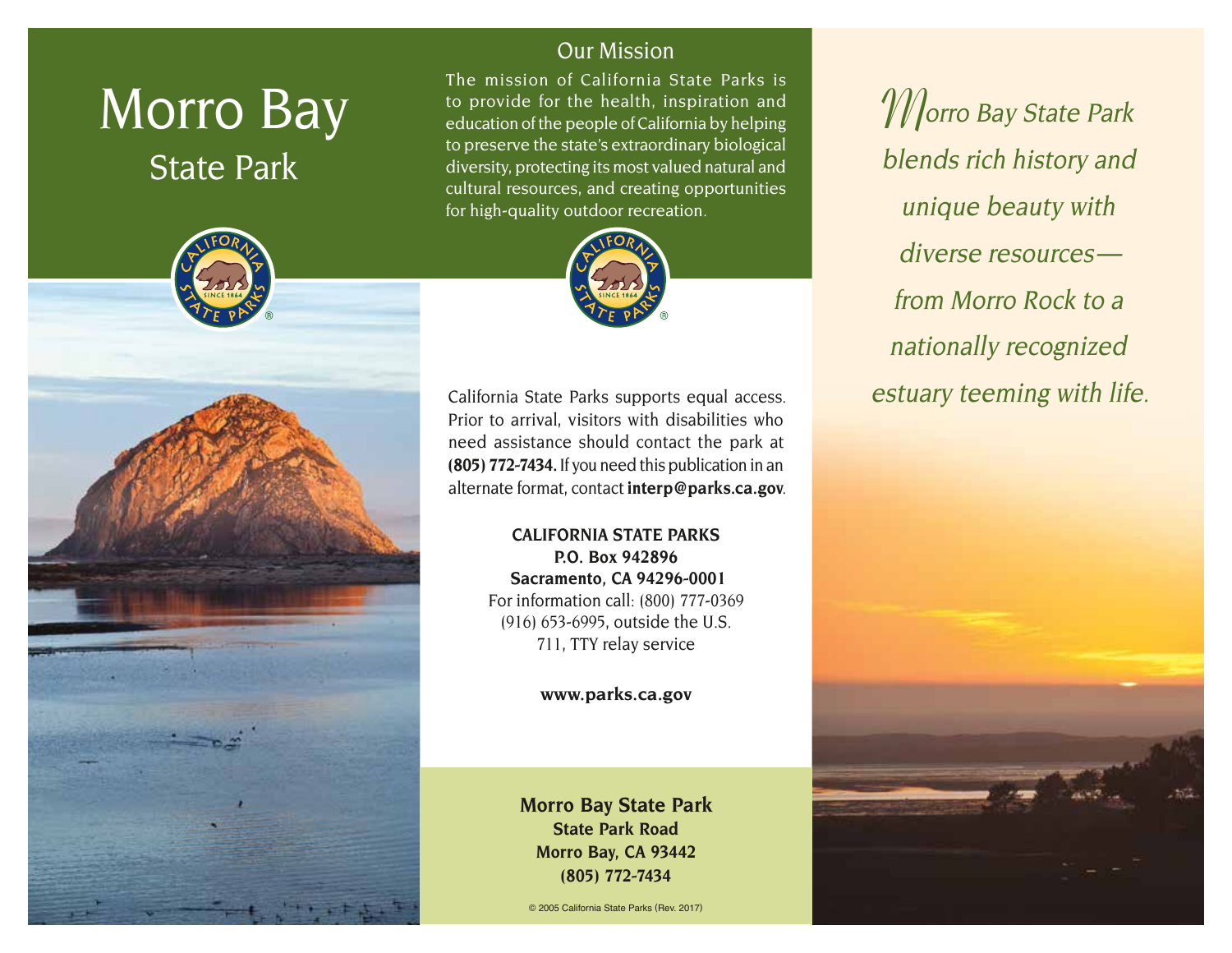# **M orro Bay State Park looks out over the**

**bay to wind-sculpted sand dunes.** Guarding the harbor entrance of the central coast's Morro Bay, Morro Rock has been a landmark for mariners over the centuries. The park includes the Morro Bay State Park Museum of Natural History, Morro Rock Natural Preserve, the Heron Rookery Natural Preserve, and the highly acclaimed Morro Bay State Park Golf Course. Amenities include a marina, restaurant, campground, and picnic areas. A butterfly grove sometimes hosts overwintering Monarchs from November into February. The climate is mild year round.

#### **PARK HISTORY**

## **Native People and Spanish Explorers**

For many millennia before European contact, ancestors of the people who today call themselves Chumash or Salinan lived on the central coast. Seasonally, they traveled inland, using the area's marine and terrestrial resources.

The first European overland expedition into the Morro Bay area was led by Don Gaspar de Portolá in 1769. Soon after, the first

missions in California were established drastically changing the lives of the native people. Most of them left their settlements and were taken into the mission system, adopting the agricultural practices of the missions. The number of indigenous people dwindled in the face of European disease and diminishing traditional food sources.

When missions were secularized in 1833, newly independent Mexico began granting land to Mexican citizens. Four such grants were made near Morro Bay. The Mexican-American War concluded in 1848, and in 1850 California became part of the United States.

## **Becoming a State Park**

Morro Bay became a popular tourist destination beginning in the 1890s. A construction boom that peaked in the 1920s was halted by the economic crash of 1929, causing speculators to go bankrupt and new subdivisions to languish as empty lots. The Cabrillo Country Club had opened

on the present state park site a few months



CCC-built "comfort station," ca. 1934

before the crash. The club's developers desperately sought a buyer, and the residents of Morro Bay pushed for the State to acquire the land as a state park. The State took possession of the property in 1934.

## **Civilian Conservation Corps**

Started in 1933 as one of President Franklin D. Roosevelt's New Deal programs, the Civilian Conservation Corps (CCC) created work for unemployed young men. The CCC arrived at the property on May 11, 1934, and began transforming the former country club into a state park. The finely crafted stone features seen in the park today were built by the CCC and are listed on the National Register of Historic Places.

Morro Rock from Morro Bay State Park Museum of Natural History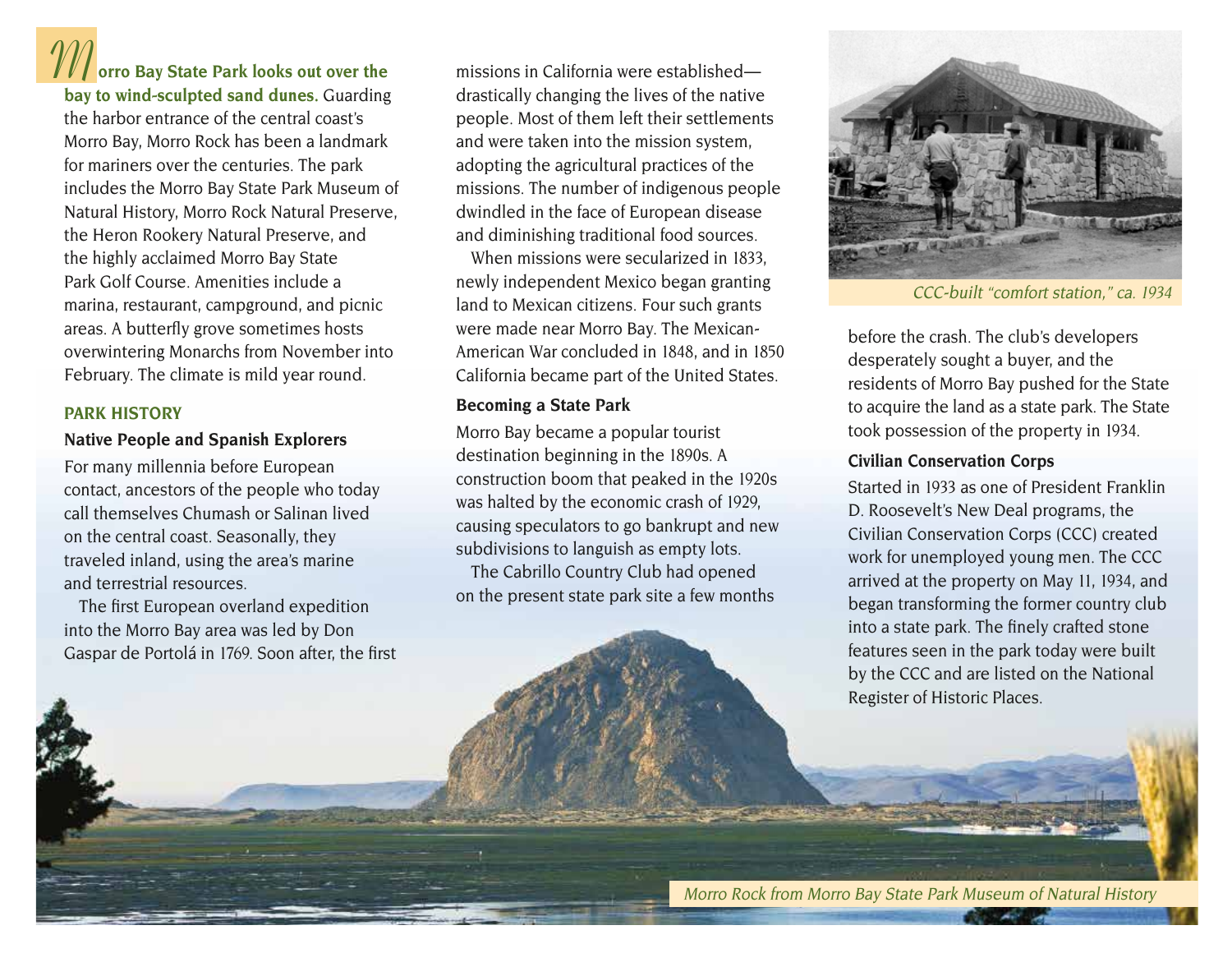

From left to right: Accessible Marina Peninsula Trail, California fuchsia, Museum of Natural History from Morro Bay

#### **NATURAL HISTORY**

#### **Plant and Animal Life**

The diverse vegetation in 2,700-acre Morro Bay State Park includes grasslands, freshwater riparian, saltmarsh, and coastal sage scrub habitats.

The bay is an important stop on the Pacific Flyway, providing seasonal feeding grounds for more than a hundred species of migratory birds, sometimes numbering in the thousands.

#### **Heron Rookery Natural Preserve**

Double-crested cormorants, great egrets, and great blue herons can be spotted roosting in trees on the point north of the Museum of Natural History. Many active nests provide excellent bird watching between February and June.

Great

#### **Morro Estuary Natural Preserve**

In this 800-acre wetland, fresh water mixes with ocean tides. Estuaries are rich and productive habitats, providing spawning grounds and nurseries for numerous wetland wildlife species.

On the southeast shore of the estuary, rare coastal dune scrub habitat-the Elfin Forest's diminutive, wind-pruned oak trees — provides homes for a variety of mammals, birds, and reptiles. Trails follow the edge of the estuary and wind into the hills above the bay.

#### **Morro Rock Natural Preserve**

The spectacular rock at the entrance to Morro Bay is a 23-million-year-old volcanic plug; many similarly rounded and dramatic outcroppings occur in a line between Morro Bay and San Luis Obispo. Morro Rock is home to nesting American peregrine falcons. Once endangered, the falcons nest high on the rock, where they are well situated for their frequent feeding forays. **It is illegal to climb Morro Rock.**

#### **Museum of Natural History**

Situated high on White's Point, the museum commands a spectacular view of the bay. The museum's interactive exhibits show how natural forces including humans — affect Earth's environment and all life.

Natural and cultural interpretive programs such as exhibits, hikes,

talks, and special events are offered by the museum staff. Presentations are also offered for school groups to complement school curricula. For more information and schedules, please contact the museum at (805) 772-2694. The museum is open daily from 10 a.m. to 5 p.m., except Thanksgiving, Christmas, and New Year's Days.



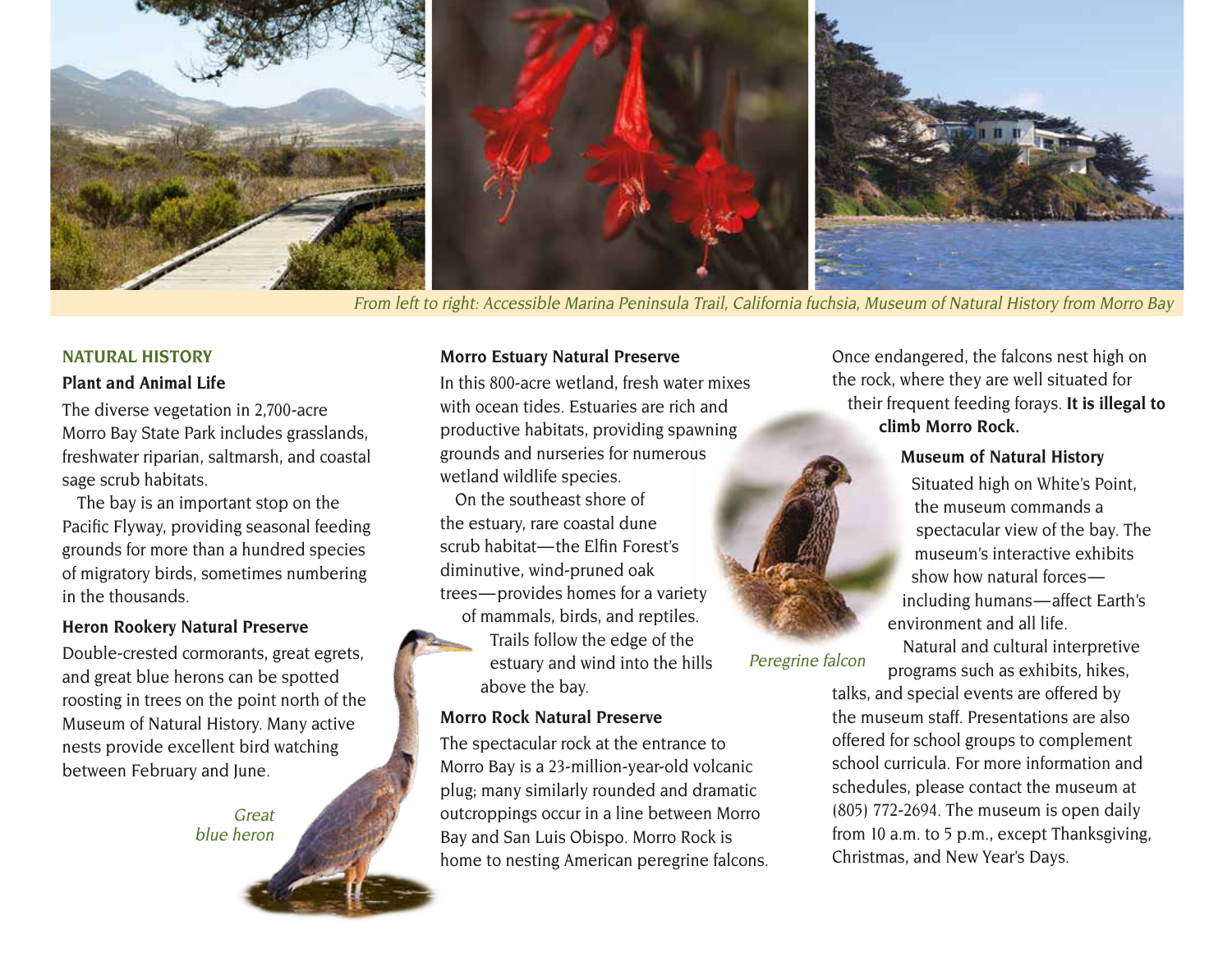#### **Marine Protected Areas in California**

Formed as a result of the Marine Life Protection Act, California's marine protected areas (MPAs) are marine or estuarine areas set aside to protect the diversity and abundance of marine life and marine ecosystems.

California State Parks works with the California Department of Fish and Wildlife, the City of Morro Bay, and the Morro Bay National Estuary Program to provide a balance between wildlife protection and human recreational activities.

The Morro Bay State Marine Recreational Management Area permits some limited recreational fishing and hunting. The Morro Bay State Marine Reserve has the most protected classification, where all living marine resources are protected and must remain undisturbed.

When hiking, kayaking, and exploring the shores and waters of the estuary, please give wildlife space. If any animal such as a bird, otter, or sea lion notices you, back away and give them enough space to rest, breed, and feed. See **[www.wildlife.ca.gov](http://www.wildlife.ca.gov)**.

#### **RECREATIONAL ACTIVITIES**

Activities include camping, boating, fishing, water sports, sweeping views of the bay, the estuary, hiking, biking, and bird watching. Morro Rock, and the ocean beyond. The **Marina**—The small boat marina features course is open to the public and incl rental canoes, kayaks, and a café. Kayaking is driving range, pro shop, and café.<br>a popular activity in the bay, but to be safe, driving range, pro shop, and café. check the tide schedule before embarking. Golf Course — Located on the hills above the campground, this 18-hole course offers



The Marina

**Camping**—The campground includes 134 campsites in addition to two group camps, restrooms, showers, RV hook-up sites, and an RV dump station. Firewood is sold

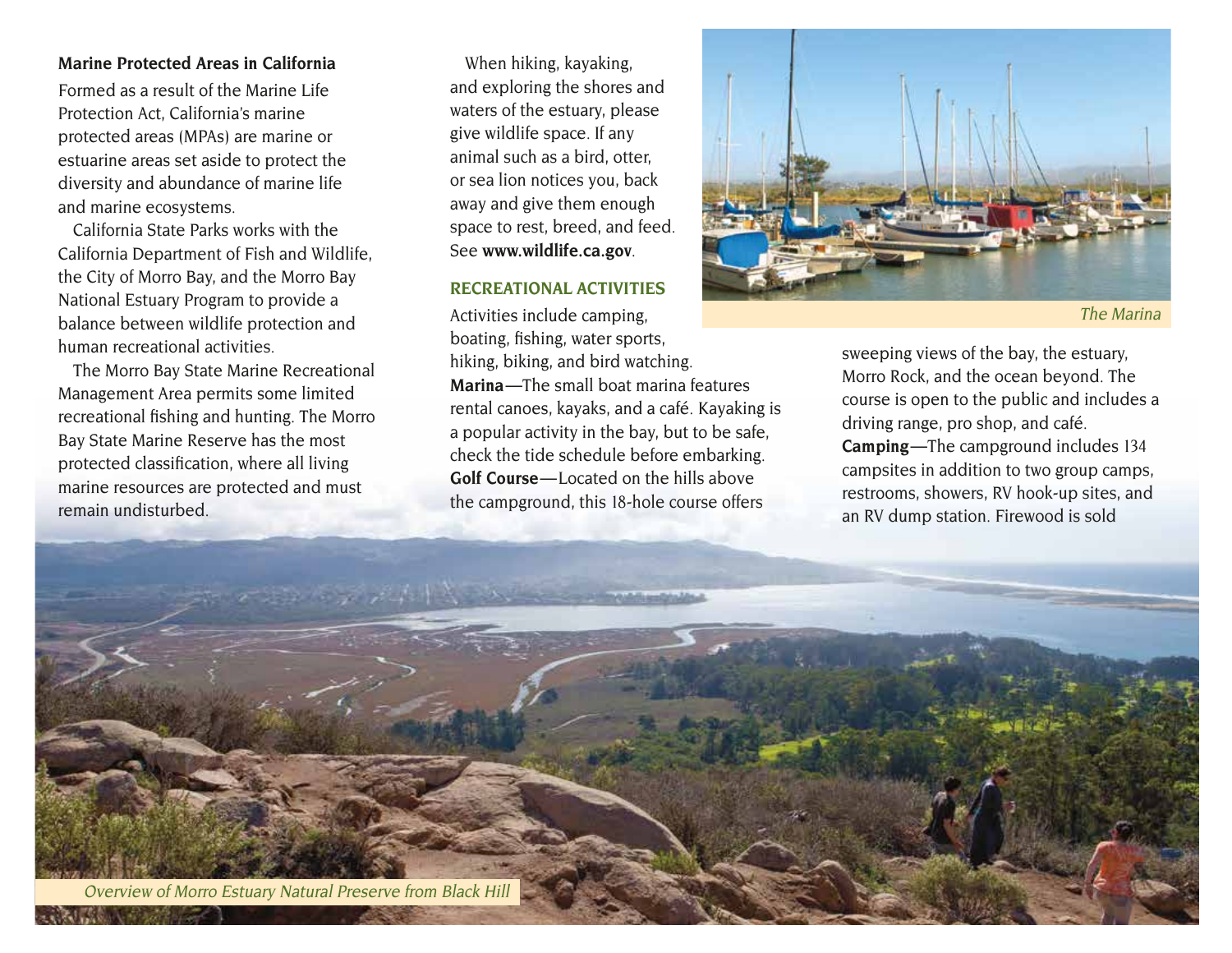

on site; visit **[www.firewood.ca.gov](http://www.firewood.ca.gov)**. For camping information and reservations, call (800) 444-7275 or visit **[www.parks.ca.gov](http://www.parks.ca.gov)**. **Picnicking**—Picnic facilities are available for day use throughout the park. **Trails** — Hiking on the park's many trails is a favorite pastime. Mountain bikes are welcome on many of these trails. These trails take hikers along chaparral-, tree-, and grasscovered hillsides, with beautiful views of the estuary and mud flats. **Please stay on trails.**

## ACCESSIBLE FEATURES

- Museum of Natural History: parking lot, exhibits, unisex restroom, trailhead, picnic tables, and the Museum Loop Trail
- Campgrounds: picnic sites, restrooms, five campsites, and one group site



- Marina: unisex restroom, Marina Peninsula Trail, and kayak launch ramp
- Trails: Inn at Morro Bay Nature Trail (1,000 feet) and Marina Peninsula Loop Trail and Boardwalk (.7 miles) Accessibility is continually improving. See updates at **<http://access.parks.ca.gov>**.

#### **NEARBY STATE PARKS**

- Morro Strand State Beach 2 miles north of Morro Bay on Hwy. 1 (805) 772-7434 or (805) 772-8812
- Montaña de Oro State Park 3550 Pecho Valley Road, Los Osos 93402 (805) 772-7434
- Los Osos Oaks State Natural Reserve Los Osos Valley Road, Los Osos 93402 (805) 772-7434

### **PLEASE REMEMBER**

- All natural and cultural features are protected by law and may not be disturbed or removed.
- Camp and park within designated areas.
- Dispose of wastewater and trash properly.
- Keep campfires in designated rings only.
- Do not gather wood.
- Quiet hours are from 10 p.m. to 8 a.m.
- Generators must not be used between 8 p.m. and 10 a.m.
- Do not leave your dog unattended. Dogs must be on a leash (6' maximum). Except for service animals, dogs are not permitted on beaches and trails.

This park receives support in part through a nonprofit organization. For more information, contact: Central Coast State Parks Association P.O. Box 445, San Luis Obispo, CA 93406 (805) 548-0390 **• [www.ccspa.info](http://www.ccspa.info)**